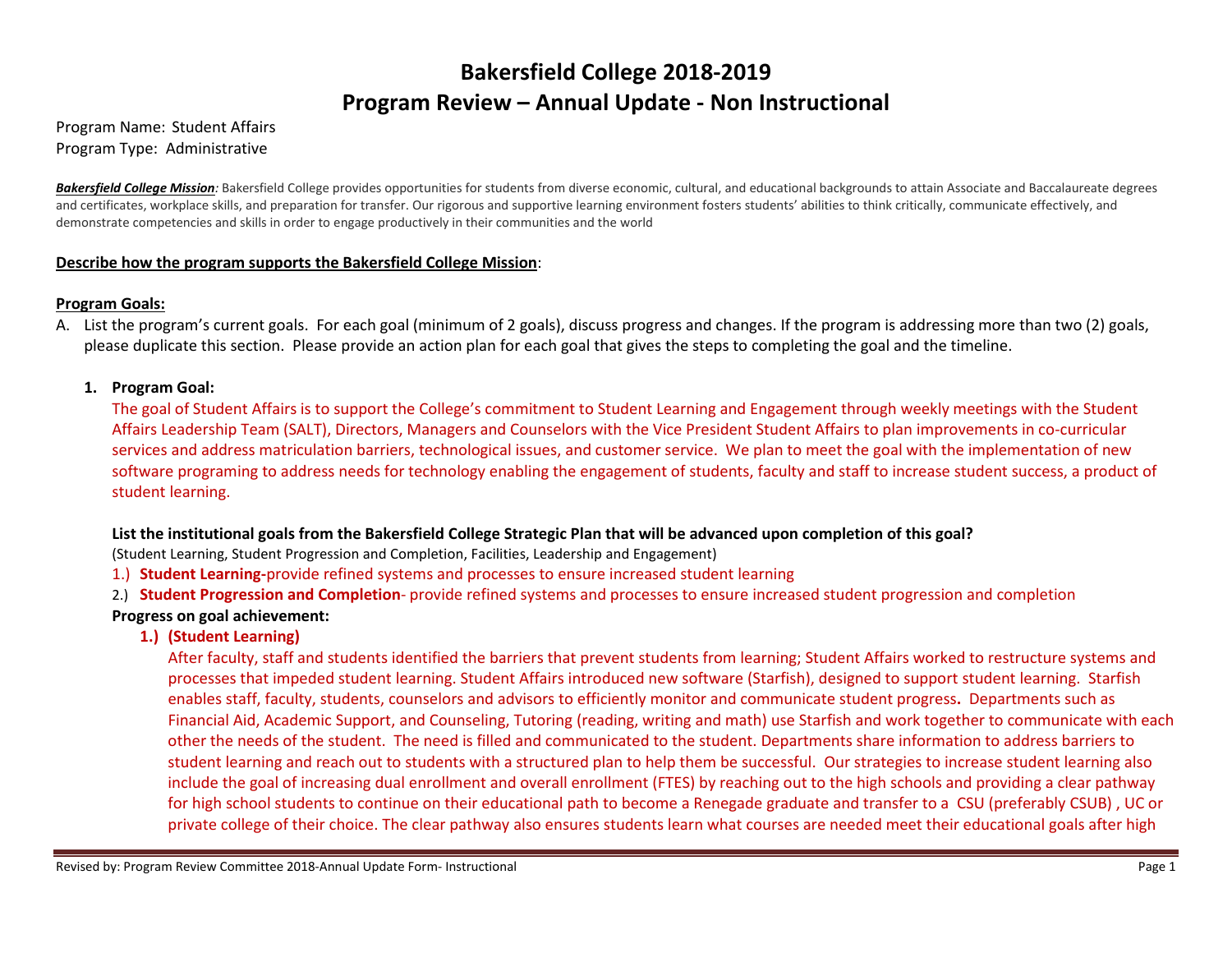school graduation or while still enrolled in high school as a dual enrollment student. Less time and money are spent with the pathway is clearly defined.

Outreach efforts to increase the number of AB540 students and the number of incarcerated students are ongoing. When we meet the educational needs of our students, students are able to learn, earn degrees and certificates that qualify them to compete for good jobs in the community. By increasing the level of skilled labor in the workforce, we address the needs of our local business for a more skilled workforce.

#### **Status Update – Action Plan and any link to Resource Requests:**

Starfish is implemented with its multifaceted platform of tools. Training has been provided to staff, faculty, counselors and advisors and will be ongoing. Starfish will be used for reporting purposes, documentation of progress and to disseminate information to students via text or email to the general student population or to a specific group of students. All Starfish data is stored and maintained regarding students counseling appointments, counselor notes, workshops offered to students, attendance and other department contacts involving student success. This information is useful to staff, instructors, counselors, advisors and for reporting purposes.

#### **Program Goal:**

#### **List the institutional goals from the Bakersfield College Strategic Plan that will be advanced upon completion of this goal?**

(1. Student Learning, 2. Student Progression and Completion, 3. Facilities, 4. Leadership and Engagement)

#### **2.) Student Progression and Completion**

Student Affairs launched Starfish to aid in student progression and completion.

Our goal is to increase FTES and enrollment by developing and implementing plans to ensure increase transfer degree completion, local degree completion, 16+ credits certificate completion, 30+ credits completion first year, 15+ credits completion in each semester and transfer level English and math completion in the first year. With the implantation of AB 705 for all incoming students mandated by fall 2019, we are working to improve student placement processes to align with the new requirements.

#### **Progress on goal achievement:**

Enrollment has been steadily increasing as strategic plans have been implemented.

Ed Plans now programed in Starfish align with the Student Progression and Completion goals noted above.

Starfish also is programmed with alerts to help prevent student decline in academic standing and aid in student success and retention by providing a platform to communicate information and receive information between faculty, academic support departments, counselors, advisors and student. Faculty can alert counselors and support departments to intervene and offer academic tutoring or if financial aid is needed, refer the student to the Financial Aid Department for assistance. We are servicing students and addressing barriers or obstacles that prevent students from completing their educational goal at Bakersfield College.

Last year Bakersfield College had the largest graduating class in the history of the College with over \$2,000 graduates, including the first graduates from our Baccalaureate Program.

#### **Status Update – Action Plan and link to Resource Requests**

We will continue to monitor enrollment and make necessary adjustments to strategically address the needs of the College and improve student progression and completion.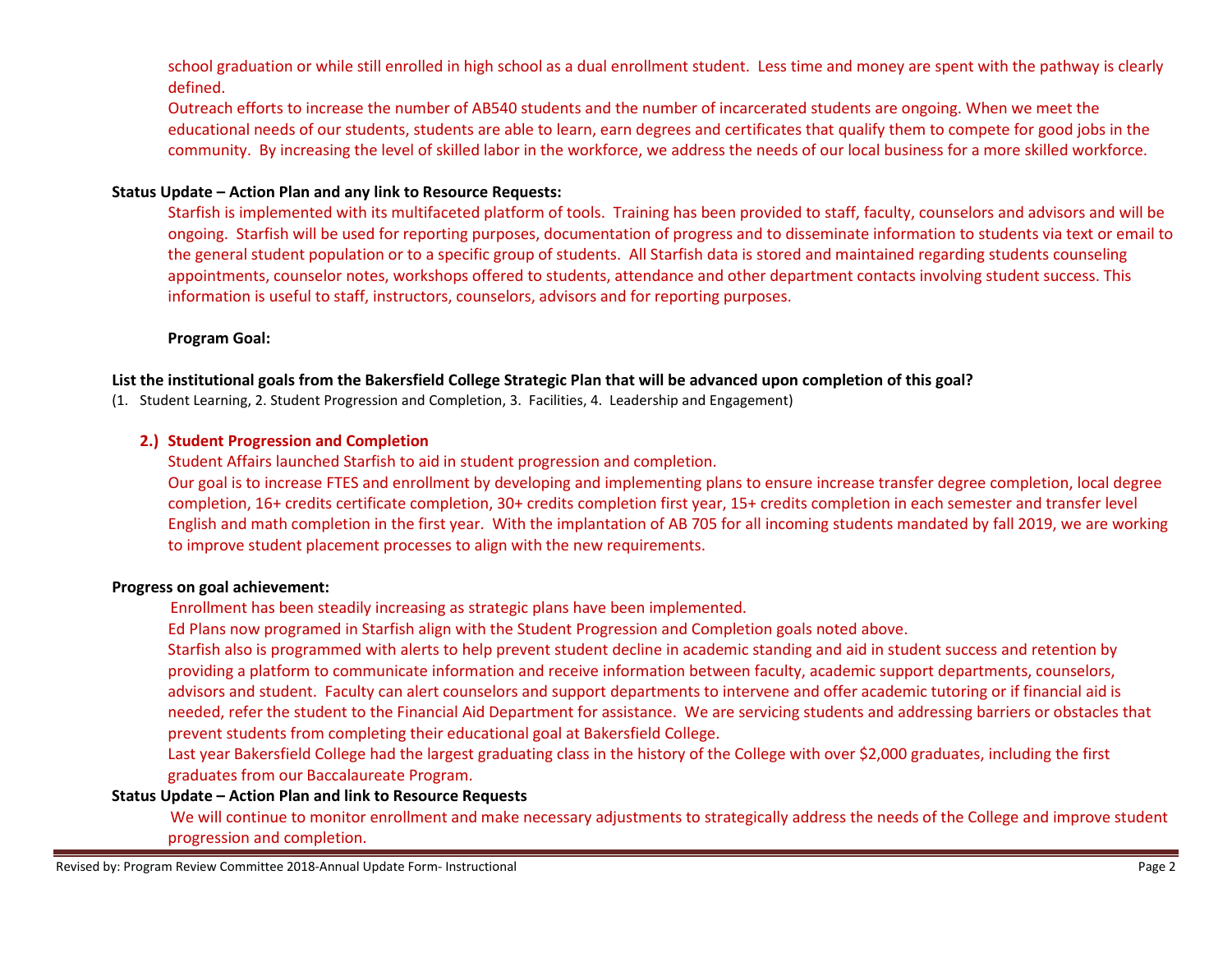3.) List new or revised goals (if applicable) **Program Goal:**

**List the institutional goals from the Bakersfield College Strategic Plan that will be advanced upon completion of this goal?**  (Student Learning, Student Progression and Completion, Facilities, Leadership and Engagement)

**Progress on goal achievement:**

**Status Update – Action Plan and link to Resource Requests:**

**Program Analysis**: Office of Student Affairs is not a Program. The departments in Student Affairs will provide detail information to reflect the details of the summarized information provided below.

Take a look at your trend data (all programs should have some form of data that is used to look at changes over time). Please report on any unexpected changes or challenges that your program encountered this cycle:

- 1. How does your trend data (or other data your area collects) impact your decision making process for your program? The trend data is used to strategically develop plans for each department in Student Affairs to address and target the Goals of the College.
- 2. Evidence of Program Dialog of data
	- o If you have had time to review and discuss your program's data with members of your department, attach documentation of your discussion. Documentation can come in the form of minutes from meetings or retreats, email dialog or any other ways that show substantive discussion.

#### Discussions of data occur during Student Affairs weekly SALT meetings.

Weekly meetings

3. Were there any changes to student demographics (age, gender, or ethnicity) for the past cycle? Notice a change age,

Overall dual enrollment numbers are significantly up from this time last year due to efforts of our Outreach and School Relations Department.

- 4. Equity gaps
	- o Please look for large differences, or gaps, between top performing groups and others. Consider how you could identify the reasons behind these gaps, and if there changes that could be made to reduce them. For in depth review of equity issues, and on changes that are being made campus-wide, please refer to the current [Bakersfield College Student Equity Plan.](https://www.bakersfieldcollege.edu/sites/bakersfieldcollege.edu/files/2015-18_StudentEquityPlan.pdf)

Probation data reports, recently disclosed by Probation Counselor, Michael McClenic, show the Probation intervention efforts are making a difference and increasing the success rate of the African American The data trend reported the following:

201670-African American Student Academic Standing

- Good Standing =  $936$  (77.7%)
- Not Good Standing = 268 (22.3%)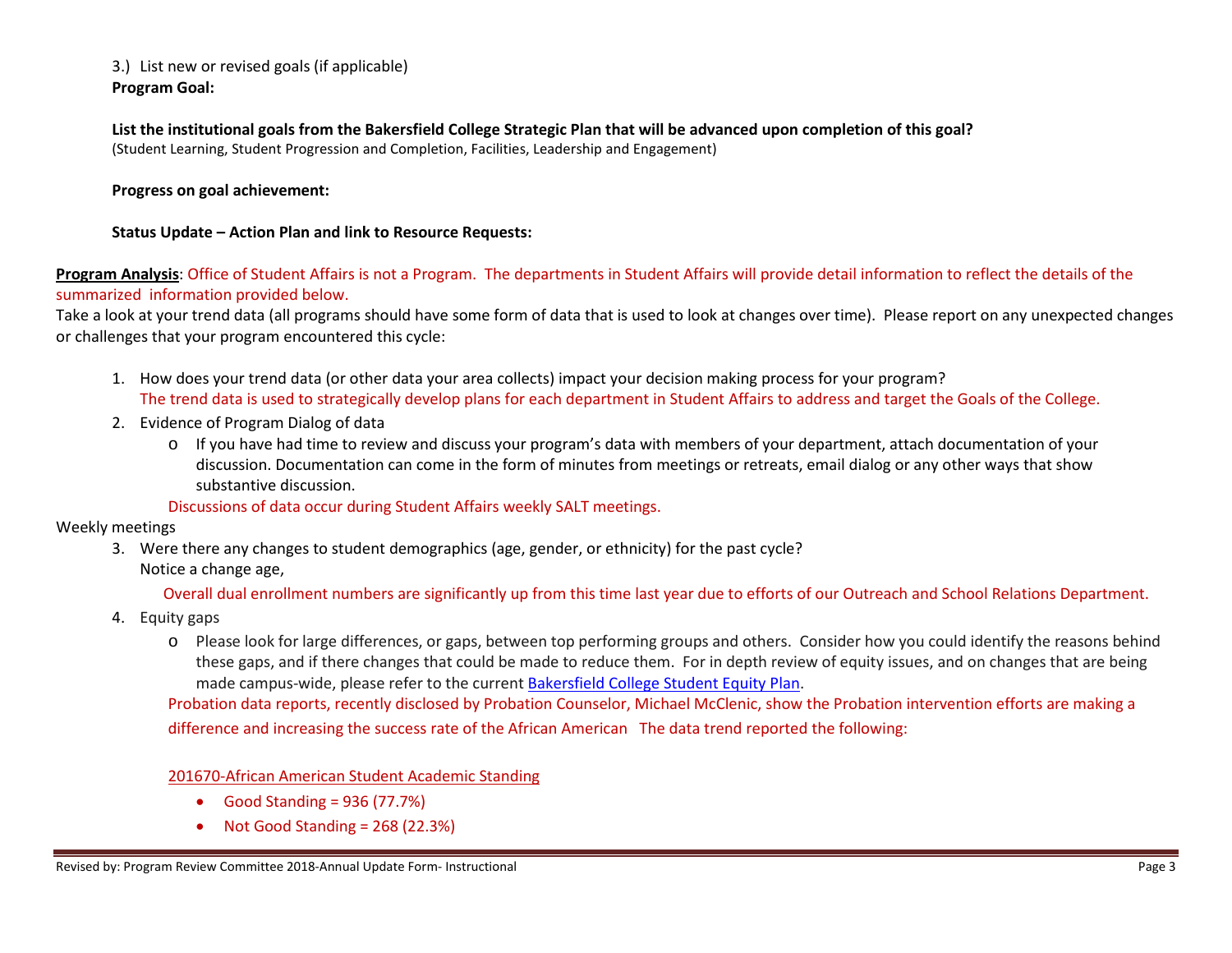• Total Enrolled =  $1,204$ 

#### 201770-African American Student Academic Standing

- Good Standing  $= 1,092$  (82.7%)
- Not Good Standing = 229 (17.3%)
- Total Enrolled = 1,321

## 201870-African American Student Academic Standing

- Academic Standing Data not available yet
- Total Enrolled = 1,313, however, Mr. McClenic stated the number maybe slightly higher, because he noticed some African-American students he has counseled are not enrolled as African American.

## Geared toward instruction

- 5. Please describe any recent achievements of members of your area who have won awards or distinctions, new projects your area has implemented, professional development work, professional conference presentations or recently published work. Student Affairs department Directors and Dean often are called upon to provide presentations regarding the work they have done with Guided Pathways, Umoja and completion coaching.
- 6. The college has embarked on significant efforts such **as Guided Pathways, affinity groups** and **completion coaching communities** to improve the success and completion rates of our students. Please describe what your program/department/office is doing to contribute to these efforts. The Vice President, Directors, Managers and the Dean in Student Affairs have all participated in various levels and degrees in the development and implementation of the Guided Pathways, affinity groups and completion coaching communities.
- 7. Explain your role if you are involved in Dual Enrollment, Inmate Education, or Rural Initiatives.

Bakersfield College Outreach and School Relations department is heavily involved in increasing the number of students enrolled in Duel Enrollment as well as increasing the overall student enrollment by partnering with Kern High School District, local and rural high schools to provide streamlined enrollment services at the high schools. Rural Initiatives are also a part of Outreach Schools and Relations department servicing rural high schools with the same services.

## **Assessment Report - Annual Update**

- A. List your Administrative Unit Outcomes (AUOs) New funding model we are (this drives our plan) Increase student enrollment, Provide strategies that address equity (financial needs of students who rely on Financial Aid to attend college) student progression and completion
- B. How did your outcomes results inform your program planning? All department program planning was made in alignment with the AUO's Outreach and School Relations handled increasing enrollment, Counseling and Advising handled Starfish onboarding, programing needs and coordination of training. Financial Aid will work to ensure equity along with Outreach and School Relations.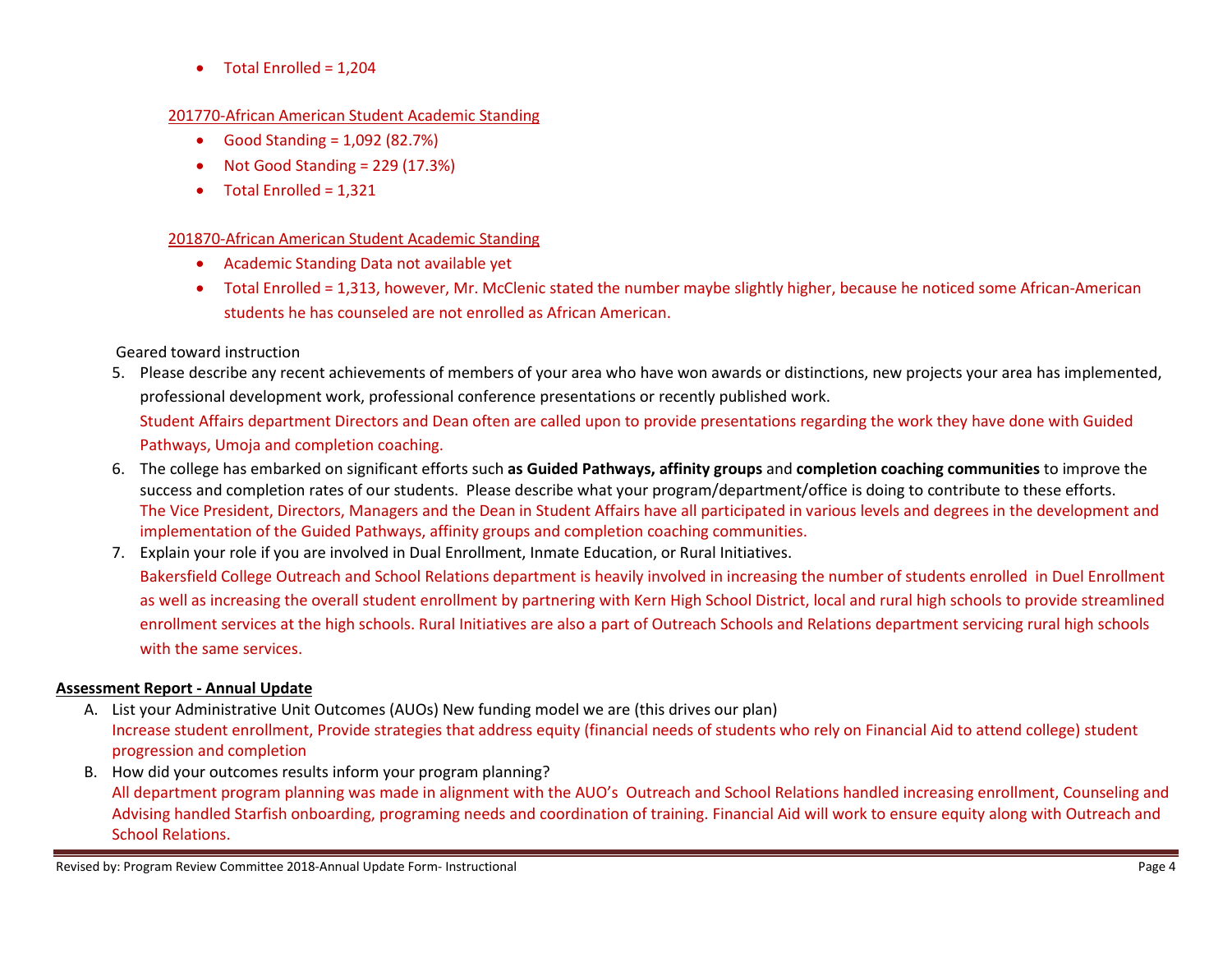C. How do the Administrative Unit Outcomes align with Institutional Learning Outcomes? Accountability

The AUO's align to support Student Learning. Student Affairs offers support services to help students think critically by bringing various speakers on campus with various world views to enlighten students and critically evaluate the information or view given by the presenter. Communication skills are refined through services offered in the tutoring departments. Students successfully demonstrate competency in coursework completion and the demonstration of on the job skills. Bakersfield College graduate students are engaged throughout our community, local government and Legislative governing bodies serving our community, our country and the world.

#### **Analysis of Received Resources from Previous Cycle (None received)**

**Discuss the type of resources you received and their Impact on program effectiveness?**

## **Facilities: (None)**

*If your program received a building remodel or renovation, additional furniture or beyond routine maintenance, please explain how this request or requests impacts your program and helps contribute to student success.*

- 1: Space Allocation
- 2: Renovation
- 3: Furniture
- 4: Other
- 5: Beyond Routine Maintenance

## **Technology:**

*If your program received technology (audio/visual – projectors, TV's, document cameras) and computers, how does the technology impact your program and help contribute to student success?* 1: Replacement Technology

2: New Technology

3: Software (Starfish) is aiding to student success, retention and matriculation. Starfish has a multifaceted Platform for alerts, communication to students, faculty, counselors and advisors. It also provides

4: Other\_\_\_\_\_\_\_\_\_\_\_\_\_\_\_\_\_\_\_

# **Other Equipment (None)**

*If your program received equipment that is not considered audio/visual or computer equipment technology, please explain how these resources impact your program and help contribute to student success.*

### **Conclusion:**

Present any conclusions and findings about the program. This is an opportunity to provide a brief abstract or synopsis of your program's current circumstances and needs. Consider this a snapshot of your program if someone were to only read this portion of your annual program review.

Under this office and leadership, numerous projects have been underway to uphold the Mission of the College by increasing the enrollment and student success through partnerships with the Kern High School District, local high schools and rural area high schools. Student Learning has increased with the implementation of strategic planning that addresses barriers to student success. Starfish was implemented to provide cohesive effective tools to faculty, staff, counselors,